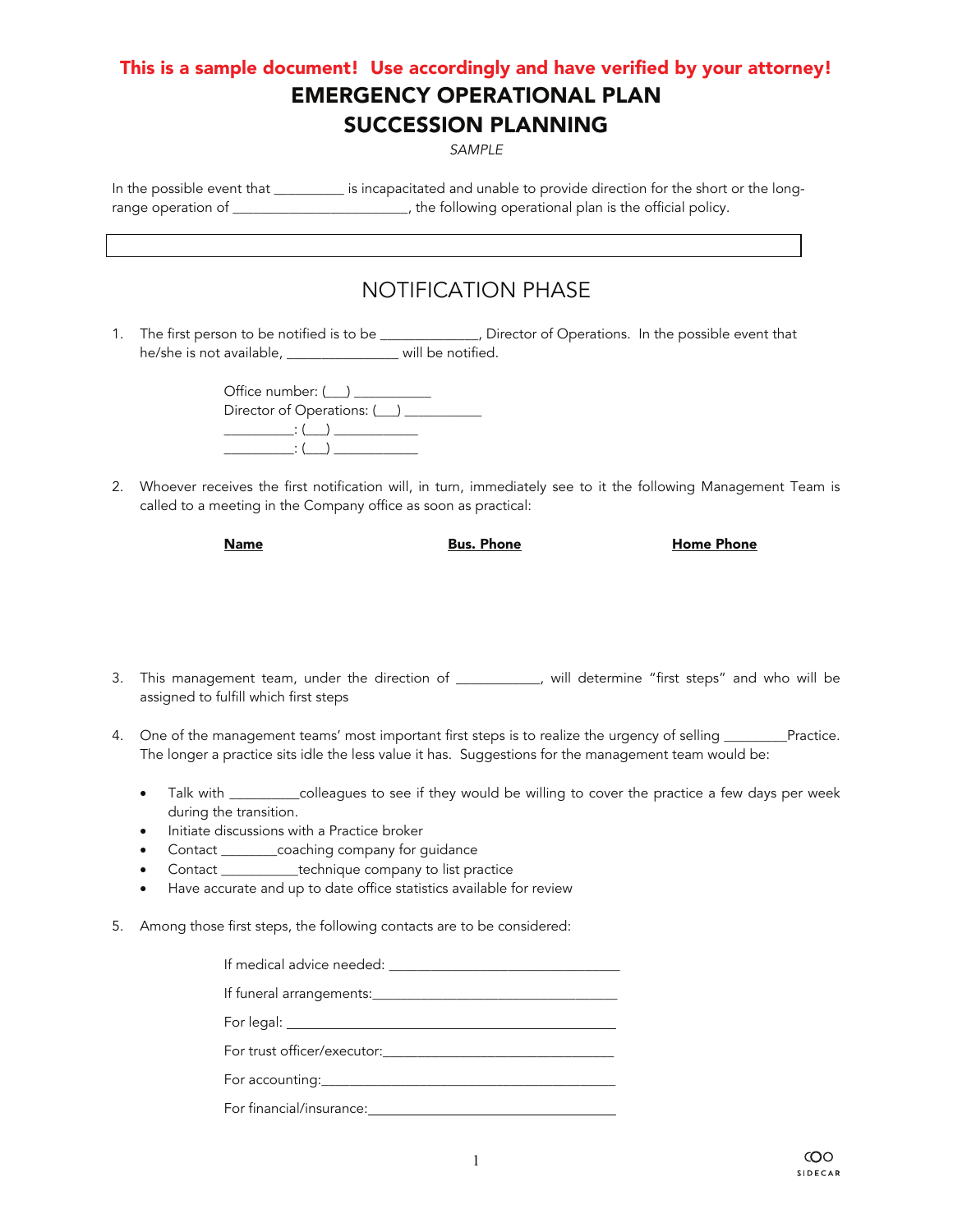- 6. \_\_\_\_\_\_\_\_\_\_\_\_\_\_, presently serving as Director of Operations, is to be the interim chief operations officer and the person to whom all questions of policy and operational changes are to be directed.
- 7. \_\_\_\_\_\_\_\_\_\_ are to be interim information officers. No employee of the firm is to make any public statements to customers, press, friends of the family, suppliers, without first clearing it with the information officers who will either handle the response, or direct someone else to make the response and how to make it, or direct the inquiry to the appropriate person. All Company personnel will be immediately notified of this policy.
- 8. The following statement will be made to all concerned parties:

| $^{\prime\prime}$<br>has just been notified that __                                                            | In anticipation of just such a regrettable                                          |
|----------------------------------------------------------------------------------------------------------------|-------------------------------------------------------------------------------------|
| eventuality, exercise and the set of the set of the set of the set of the set of the set of the set of the set | had already directed the development of an emergency succession plan. There will be |
| no interruption in normal operations at                                                                        | All clients will continue to receive timely service. All                            |
| employees will continue to have their jobs.                                                                    | had taken great care to see to it that there is more than                           |
| adequate liquidity to keep the Company in full operation."                                                     |                                                                                     |

All employees will use this basic statement as a guide in responding to anyone.

9. The Management Team designated in #2 above will determine the following:

What first steps need be made and who is to make them?

Is the situation uncertain? Temporary? Permanent?

Outside of the people listed in step #4, above, who, specifically, is to be notified and how - including:

| Bank: National Property of the Committee of the Committee of the Committee of the Committee of the Committee o |
|----------------------------------------------------------------------------------------------------------------|
|                                                                                                                |
|                                                                                                                |
|                                                                                                                |
|                                                                                                                |

### ADMINISTRATIVE PHASE

#### Director of Operations:

10. Meet with Staff – \_\_\_\_\_\_\_\_\_\_\_ will continue

- Their jobs are secure
- Explain key-person life insurance as outlined in Emergency Operational Plan (EOP)
- 11. Director of Operations will immediately:

(List all important duties)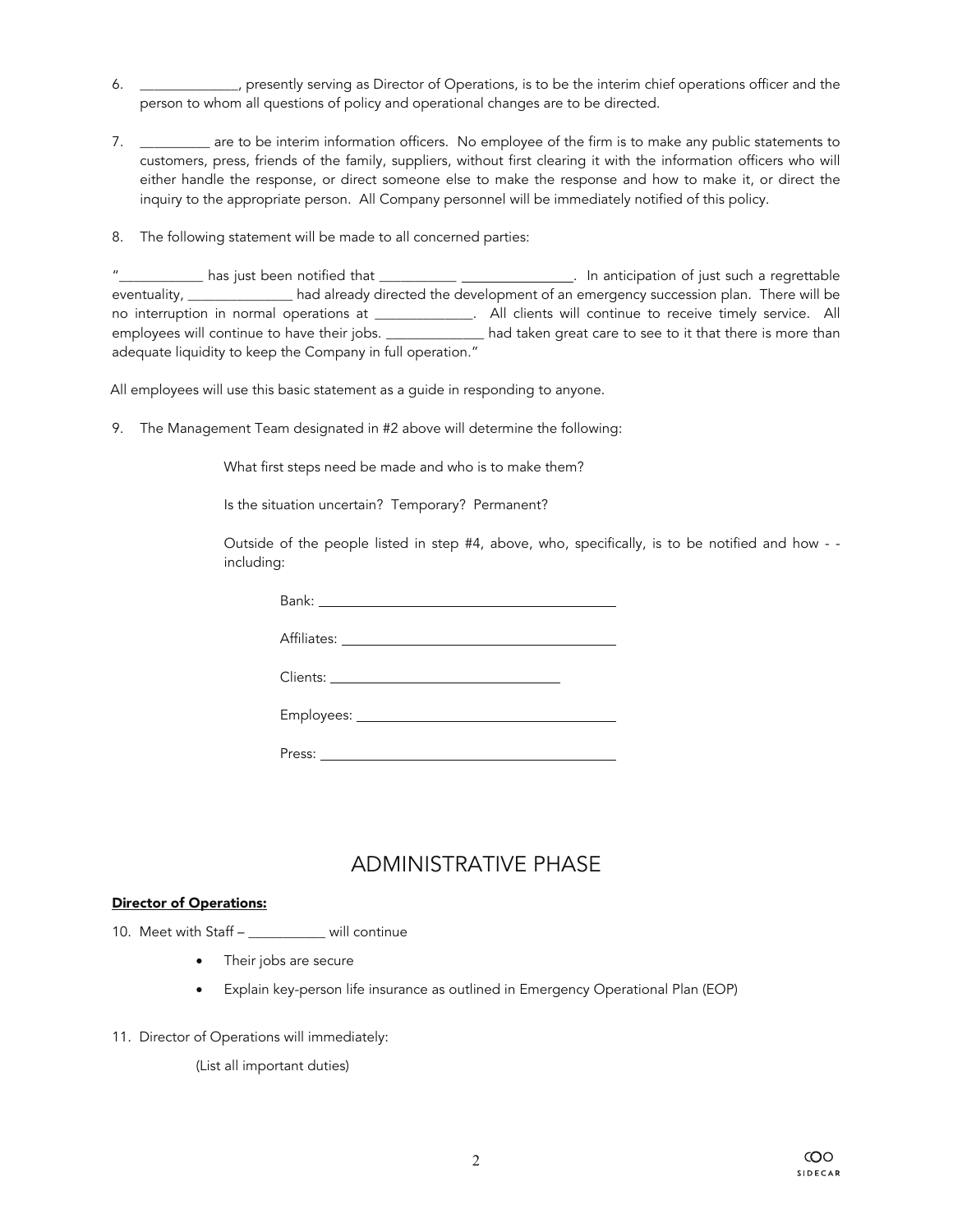- 12. Director of Operations will after funeral:
	- Finalize life insurance and benefit claims (personal and business)
	- Advise all related organizations and associations of succession plan to introduce successor.

### OPERATIONAL PHASE

- 1. The Management Team will determine which of the following situations exist and enact the appropriate plan for each situation:
	- A. The incapacitation is not likely to be more than six months in duration.
	- B. The incapacitation is likely to be more than six months in duration.
	- C. The incapacitation is definite and permanent, such as death.
	- D. The situation is terminal but may be prolonged, during which time \_\_\_\_\_\_\_\_\_ may be able to have some input into Company policies and operations.
- 2. In the event that "A" is the determination, the current organizational structure will continue to operate \_\_\_\_\_\_\_\_\_\_\_\_\_\_ with \_\_\_\_\_\_\_\_\_\_\_\_\_ being in charge. This will be known as *"Plan A"*.
- 3. In the event that "B" is the determination, an advisory Board of Directors will be convened as outlined later in this policy. This Board will first consider the succession circumstances of (Children) This Board will function as a legal Board during the period of incapacitation. This is *"Plan B"*.
- 4. In the event that "C" or "D" is the determination, the Board of Directors will be convened and prepare for more permanent and long-term operation and direction of \_\_\_\_\_\_\_\_\_\_\_\_. The Board will first consider the succession circumstances of \_\_\_\_\_\_\_\_\_. This is *"Plan C"*.
- 5. The *Board of Directors* will consist of as many as all, but not less than five of the following:
	- Name
	- $\bullet$
	- $\bullet$
	- $\bullet$
	- $\bullet$

The Board Chairman shall be elected from the non-family members of the Board of Directors.

Should it be impossible to convene five from this list, the ones agreeing to serve will select other candidates until five are seated. The board will meet as often as is practical but no less than monthly during the first year following the death of \_\_\_\_\_\_\_\_\_\_\_. The board's primary function is to assist the surviving spouse in the management and sale of \_\_\_\_\_\_\_Practice. This should be less than an annual commitment.

Potential board members were selected by \_\_\_\_\_\_\_\_\_\_ based on his friendship with/and confidence in each individual. Committed guidance and input is anticipated from each board member and therefore each board member shall be compensated at an appropriate professional rate for their services to \_\_\_\_\_\_\_\_\_\_\_\_\_. The board will make a determination as to the level of this compensation through an internal board decision.

6. The Advisory Board of Directors will perform all the functions as set out in (state) law for corporate Boards. It is the desire of \_\_\_\_\_\_\_\_\_\_ that the Board meets regularly to question decisions, offer opinions, make decisions regarding debts, capital acquisitions, etc.